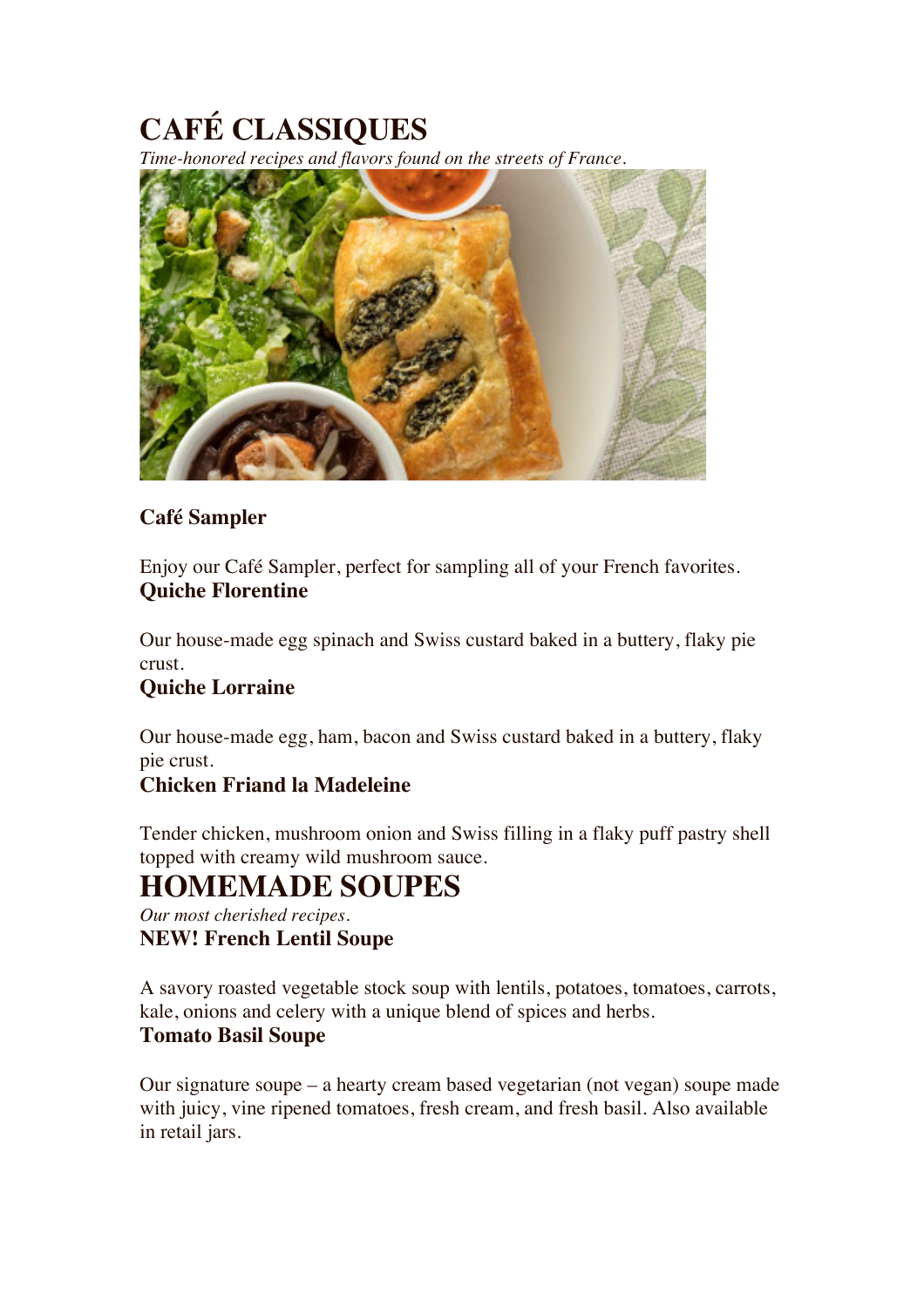### La Madeleine's famous Tomato Basil Soupe was born of a simple ordering mistake… **READ ABOUT OUR ICONIC SOUPE French Onion**

A beef broth based soupe filled with tender onions and flavorful spices. Garnished with cheese and croutons.

### **Cream of Mushroom**

A creamy vegetarian soupe bursting with flavorful pieces of wild mushrooms and special seasonings.



### **Country Potato**

Creamy potato soupe accented with leeks and onions. Garnished with cheddar cheese and chopped bacon.

### **FRESH-MADE SALADES**

*Add balsamic-marinated chicken or salmon to any of our fresh salades.*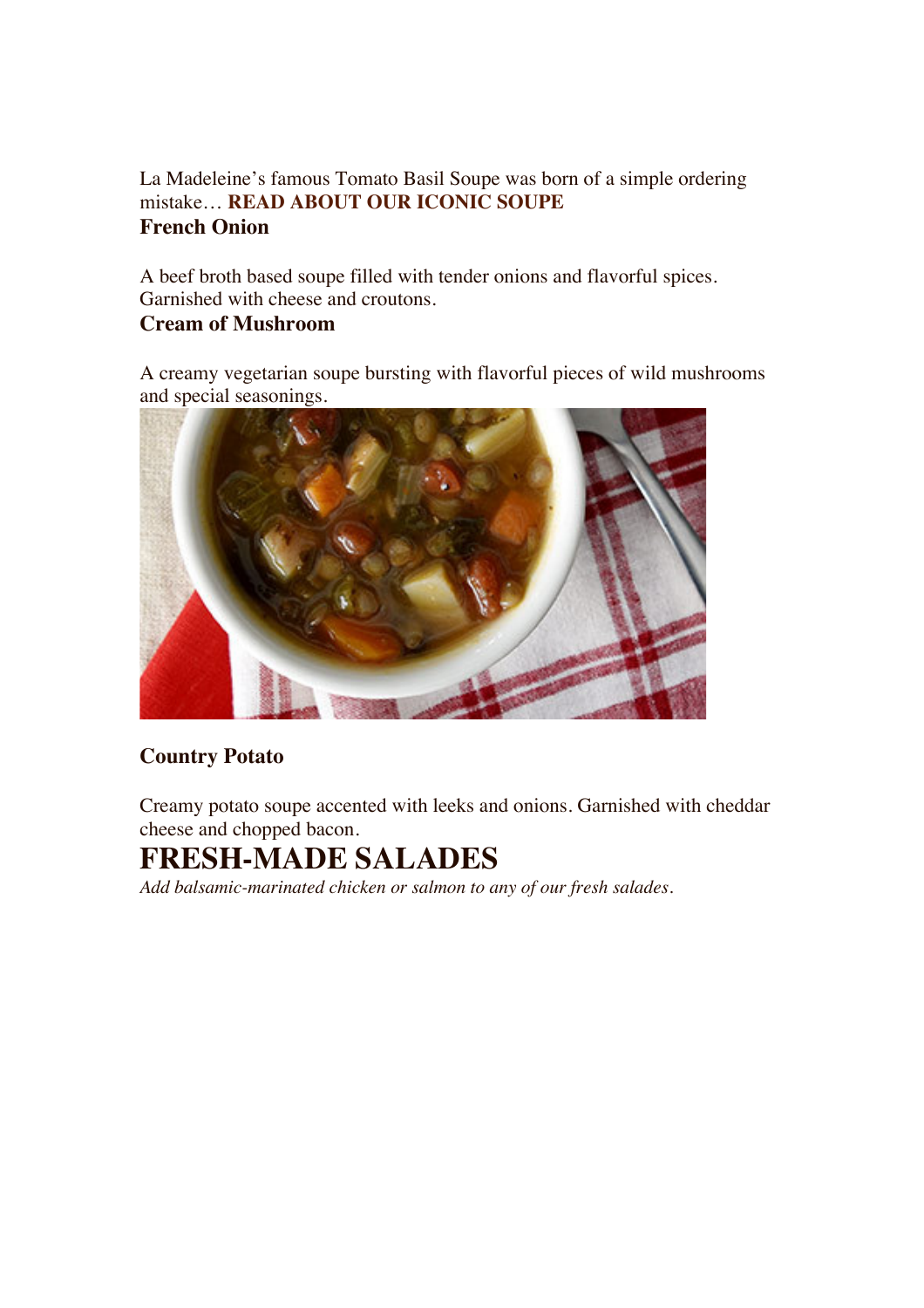

### **NEW! Mediterranean Kale & Quinoa**

Massaged kale with quinoa, cucumbers, grape tomatoes, Kalamata olives, artichokes, garbanzo beans and feta cheese in a mild garlic dressing. (693 cal.) **Salade Sampler**

Choose any three: Cup of Soupe | Caesar Salade | Strawberry & Bacon Spinach Salade | Cranberry & Pecan Wild Field Salade | Chicken Salade | Tomato Basil Pesto Pasta Salade | Strawberries Romanoff | Fresh Fruit Salade **Strawberry & Bacon Spinach**

Fresh strawberries, crisp bacon, sliced mushrooms, toasted pecans, red bell pepper and fresh spinach tossed in balsamic vinaigrette. **Strawberries Romanoff**

Fresh strawberries with our sweet brandy sour cream Romanoff sauce topped with cinnamon

### **Our Original Caesar**

Crisp romaine, homemade croutons, fresh shredded Parmesan and our original Caesar dressing.

### **Balsamic-Marinated Chicken Caesar**

Crisp romaine, homemade croutons, fresh shredded Parmesan and our original Caesar dressing with balsamic-marinated chicken. **Cranberry & Pecan Wild Field**

Sweet dried cranberries, toasted pecans and field greens tossed in balsamic vinaigrette.

### **Tomato Basil Pesto Pasta Salade**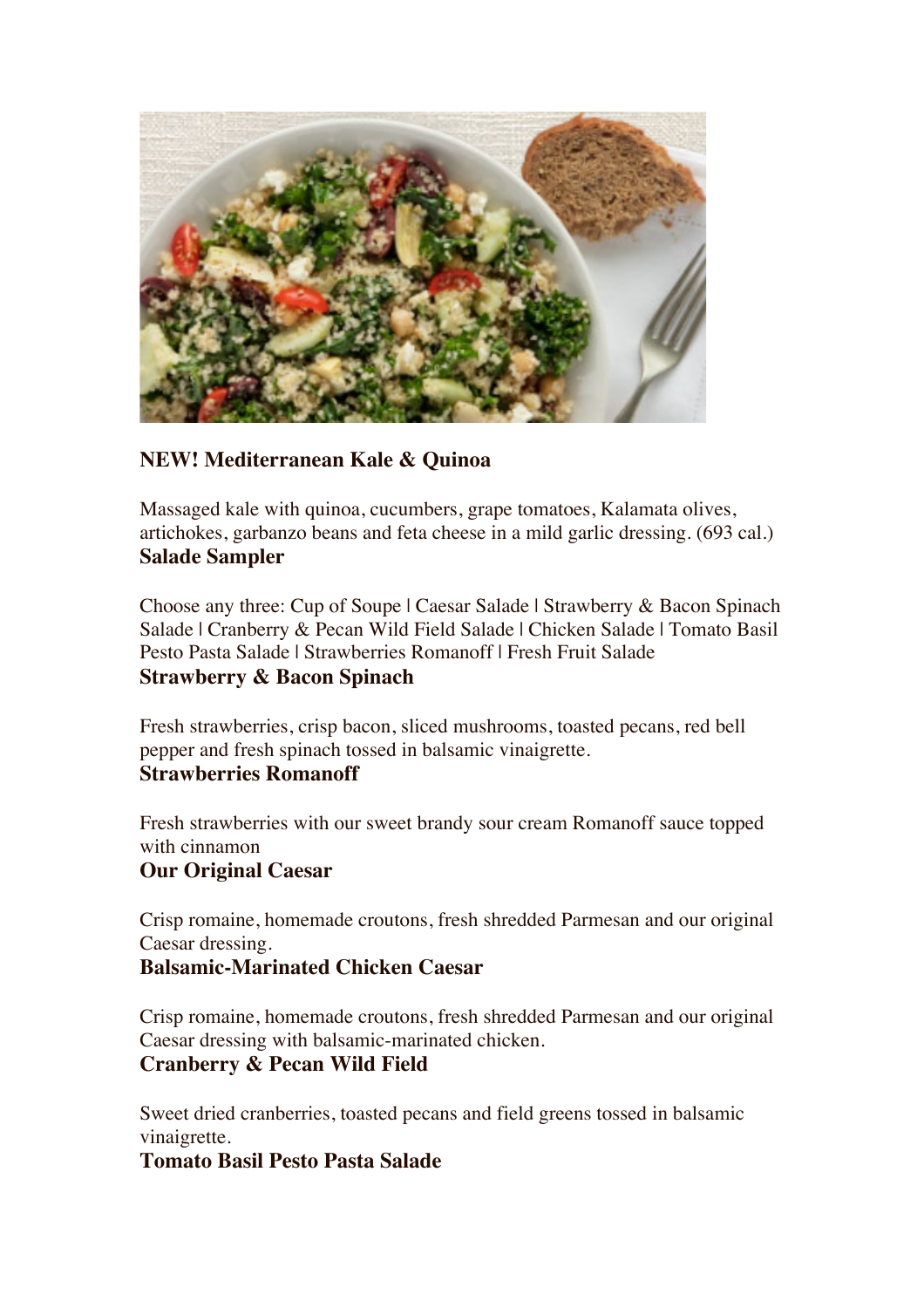Bow tie pasts with sun-dried tomato pesto, fresh basil, green onions, tomatoes and Parmesan.

## **SANDWICHES**

*Served cold or hot on fresh artisan bread. All served with a Caesar Salade, Tomato Basil Pesto Pasta Salade, or Salt & Pepper Chips.*

### **Duet Magnifique**

Any half or whole sandwich with a duet of 2 signature sides: Cup of Soupe I Caesar Salade | Tomato Basil Pesto Pasta Salade | Salt & Pepper Chips | Fruit Salade

### **Chicken Salade Croissant**

Our signature Chicken Salade served cold with crisp lettuce and tomatoes on a freshly-baked, flaky butter croissant.

### **Chicken & Pesto**

Shaved balsamic-marinated chicken, basil pesto and Swiss with lettuce, tomatoes and mayonnaise on a pesto ciabatta roll.

### **Croque Monsieur**

The classic French ham and cheese straight from the streets of France. Savory sliced smoked ham and Swiss with garlic cream sauce baked on fresh wheatberry bread.

### **Chicken Parisien**

Shaved, balsamic-marinated chicken, crispy bacon and cheddar with lettuce, tomatoes and mayonnaise baked on a sourdough roll.

### **Turkey Bistro**

Smoked turkey, crisp bacon and provolone with sun-dried tomato pesto, lettuce and tomatoes baked on a sourdough roll.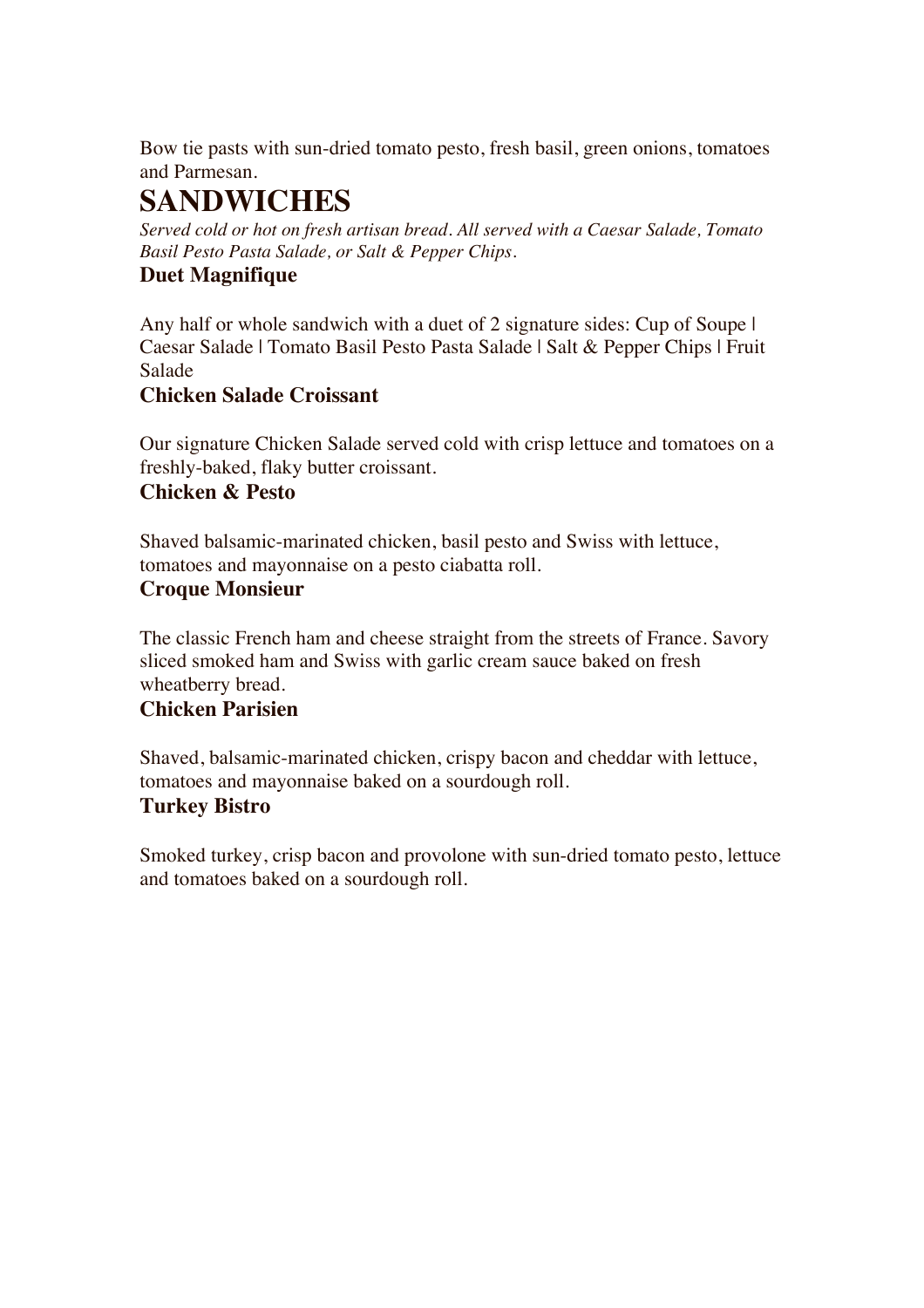

### **Chicken Caesar**

Shaved, balsamic-marinated chicken and our famous Caesar Salade with Swiss and mayonnaise baked on a sourdough roll. **Turkey & Brie**

Smoked turkey, caramelized apples and onions with Brie and a house-made goat cheese spread baked on a sourdough roll.

### **French Dip au Caramelized Onions**

Premium roast beef with caramelized onions, melted provolone and housemade horseradish sauce baked on a sourdough roll. Served au jus.

## **COUNTRY FRENCH ENTRÉES**

*Authentic recipes crafted by hand.*



**NEW! Spicy Basque Chicken & Rice Bowl**